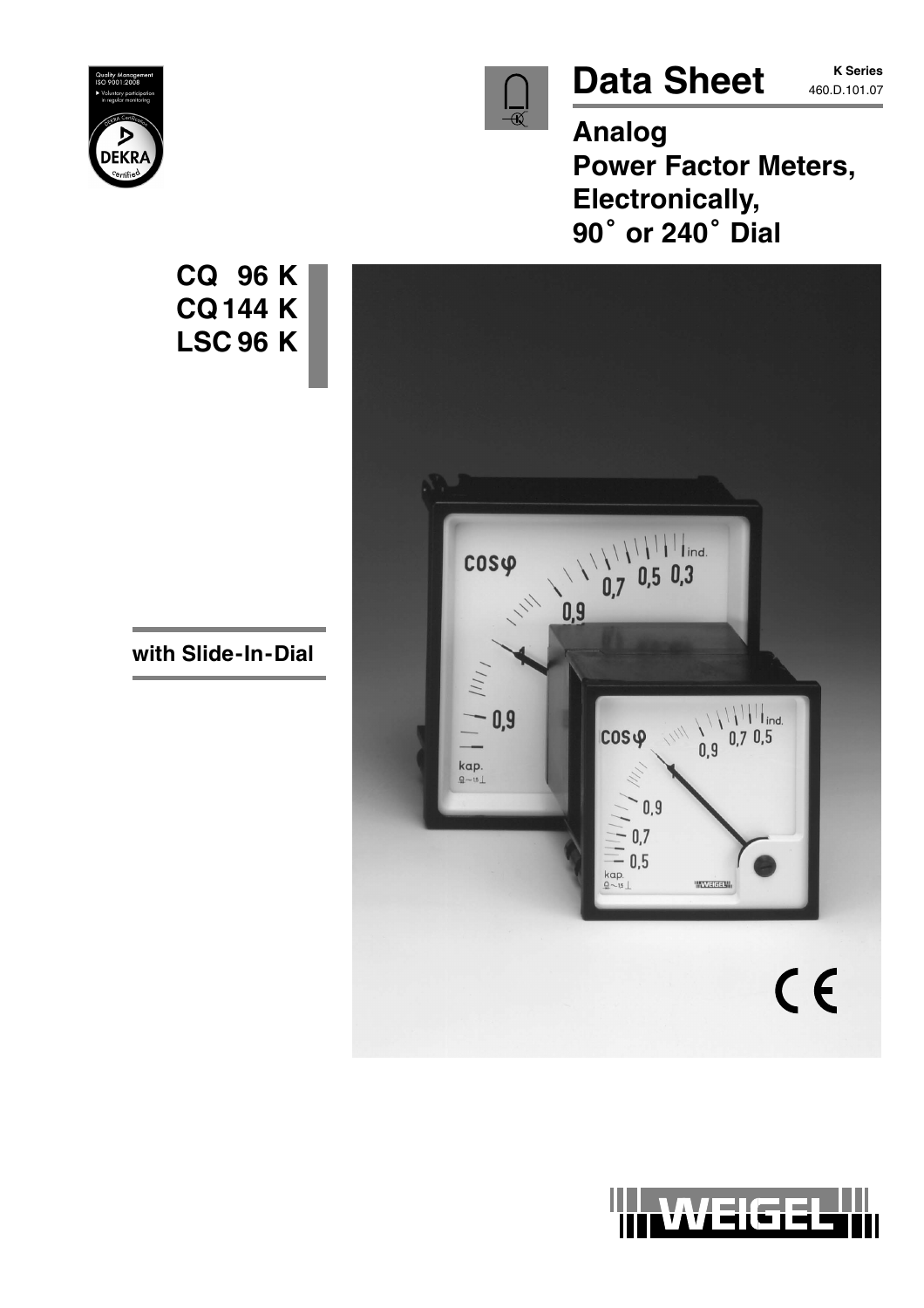## **Application**

The moving-coil meter models **CQ 96/144 K** with 90° dial or LSC 96 K with 240° dial of the K series are suitable to measure the power factor as a ratio of active and reactive power in single phase AC or in balanced 3 phase systems:

The instruments are suitable to be mounted in switchboards, control panels, machine tool consoles and mosaic panels. The bezel, the glass window and the dial can be easily exchanged on-site.

## **Functional Principle**

The meters consist of a moving-coil movement with core-magnet (CQ) or pivot suspended spring loaded jewel bearings (LSC) system and a measuring converter. Both devices are included in a common plastic case.



A current transformer **1** of the phase angle converter adapts the input current to the electronic circuit. Both the input voltage and the current are passed to a bistable flip-flop stage **2**.

The pulse duty cycle of the flip-flop is proportional to the phase angle  $\Psi$ . A low-pass filter forms the mean value which is fed to the moving-coil movement **3**. The standard dial is scaled with the cosinus of the phase angle  $\Psi$ .

Power supply is obtained from voltage input in block **4**.

## **Mechanical Data**

| case details       |                                              | moulded square case suitable to be mounted<br>in control / switchgear panels, machine tool<br>consoles or mosaic panels, stackable |
|--------------------|----------------------------------------------|------------------------------------------------------------------------------------------------------------------------------------|
| material of case   | polycarbonate thermoplastics,                | flame retardant with UL rating of $94 V - 0$                                                                                       |
| material of window | glass <b>♦</b>                               |                                                                                                                                    |
| colour of bezel    | black (similar to RAL 9005) $\blacklozenge$  |                                                                                                                                    |
| position of use    | vertical $\pm 5^\circ$ $\blacktriangleright$ |                                                                                                                                    |
| panel fixing       | screw clamps                                 |                                                                                                                                    |
| mounting           | stackable next to each other                 |                                                                                                                                    |
| panel thickness    | $\leq 40$ mm                                 |                                                                                                                                    |
| terminals          | hexagon studs with M4 screws                 |                                                                                                                                    |
| dimensions         | CQ/LSC 96 K CQ 144 K                         |                                                                                                                                    |
| bezel              | 96 mm<br>п                                   | 144 mm<br>П.                                                                                                                       |
| case               | 90 mm<br>п                                   | 136 mm<br>П.                                                                                                                       |
| depth              | 104 mm                                       | 104 mm                                                                                                                             |
| panel cutout       | ⊟92 <sup>+0.8</sup> mm                       | □138 <sup>+1</sup> mm                                                                                                              |
| weight approx.     | 0.55 kg                                      | 0,75 kg                                                                                                                            |

## **Electrical Data**

| measuring unit                                                              | power factor (phase angle $\Psi$ )                                                                                                                           |
|-----------------------------------------------------------------------------|--------------------------------------------------------------------------------------------------------------------------------------------------------------|
| frequency range                                                             | 49  50  51 Hz (single phase system)<br>45  50  65 Hz (3 phase system)                                                                                        |
| overload capacity (acc. to DIN EN 60 051 - 1)<br>continuously<br>$5 s$ max. | 1.2 times rated voltage / current<br>2 times rated voltage,<br>10 times rated current                                                                        |
| power consumption<br>current path<br>voltage path                           | $\leq$ 0.1 VA<br>$\leq$ 3.0 VA                                                                                                                               |
| measurement category                                                        | CAT III                                                                                                                                                      |
| operating voltage                                                           | refer to Measuring Ranges                                                                                                                                    |
| pollution level                                                             | 2                                                                                                                                                            |
| enclosure code                                                              | IP 52 case front side<br>IP 00 for terminals without protection against<br>accidental contact<br>IP 20 for terminals protected against<br>accidental contact |

## **Measuring Ranges**

|   | single phase system                 |
|---|-------------------------------------|
| D | 3 phase 3 wire system balanced load |

**measuring ranges**

| cos Ψ<br>cos <sup>ψ</sup><br>cos Ψ                                                                                                                                                                                  |                                                             |                                                                                                 | cap 0.5  1  0.5 ind<br>cap 0.8  1  0.3 ind<br>cap 0.8  1  0.8 ind                                                                      |                                                                                                          |                                                                                                          |
|---------------------------------------------------------------------------------------------------------------------------------------------------------------------------------------------------------------------|-------------------------------------------------------------|-------------------------------------------------------------------------------------------------|----------------------------------------------------------------------------------------------------------------------------------------|----------------------------------------------------------------------------------------------------------|----------------------------------------------------------------------------------------------------------|
| single phase system<br>rated<br>voltages                                                                                                                                                                            | operating voltage<br>CQ 96 K<br>LSC                         | 144 K<br>96 K                                                                                   | 3 phase system<br>rated<br>voltages                                                                                                    | operating voltage<br>CQ 96 K<br>LSC                                                                      | 144 K<br>96 K                                                                                            |
| 57.7 V (100 V :√3) 150 V<br>63.5 V (110 V : $\sqrt{3}$ ) 150 V<br>100 V <sup>1</sup> )<br>110 V <sup>1</sup> )<br>115 V<br>120 V<br>127 V (220 V : √3) 150 V<br>208 V<br>230 V<br>289 V (500 V : √3) 600 V<br>400 V | 150 V<br>150 V<br>150 V<br>150 V<br>300 V<br>300 V<br>600 V | 150 V<br>150 V<br>150 V<br>150 V<br>150 V<br>150 V<br>150 V<br>600 V<br>600 V<br>600 V<br>600 V | 100 V <sup>1</sup> )<br>110 V <sup>1</sup> )<br>115 V<br>120 V<br>127 V<br>208 V<br>230 V<br>289 V<br>400 V<br>415 V<br>440 V<br>500 V | 150 V<br>150 V<br>150 V<br>150 V<br>150 V<br>300 V<br>300 V<br>600 V<br>600 V<br>600 V<br>600 V<br>600 V | 150 V<br>150 V<br>150 V<br>150 V<br>150 V<br>600 V<br>600 V<br>600 V<br>600 V<br>600 V<br>600 V<br>600 V |
| 1) aleo for use on voltage transformer                                                                                                                                                                              |                                                             |                                                                                                 |                                                                                                                                        |                                                                                                          |                                                                                                          |

1) also for use on voltage transformer

**rated currents**

1 A 5 A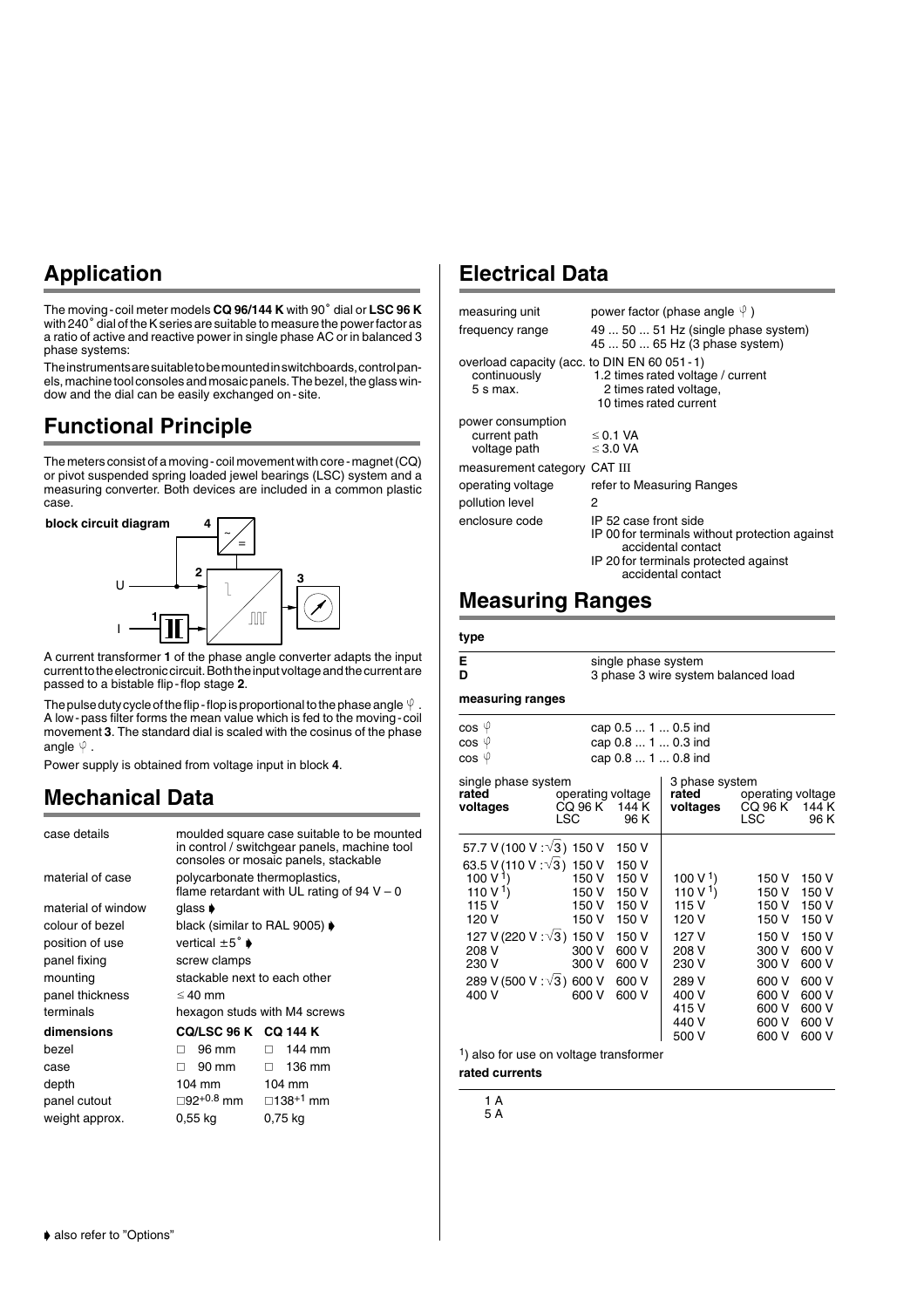

## **Scaling**

dial flat dial pointer deflection

scale characteristics non-linear scale division coarse – fine

**reference conditions** ambient temperature 23°C

pointer bar / knife–edge pointer  $0 ... 90^{\circ}$  (CQ)<br> $0 ... 240^{\circ}$  (LSC) scale length CQ 96 K CQ 144 K LSC 96 K<br>97 mm 146 mm 142 mm 146 mm

## **Accuracy at Reference Conditions**

accuracy class 1.5 according to DIN EN 60 051-1

wave form sine wave distortion factor  $< 0.1\%$ warm-up  $\geq 5$  min others DIN EN 60 051-1 **influences** ambient temperature  $23^{\circ}$ C $\pm$ 2K position of use nominal position  $\pm 5^{\circ}$ 

position of use nominal position  $\pm 1^\circ \bullet$ voltage rated voltage frequency  $50$  Hz  $\pm 0.1$ %

current 95 ... 100 % rated current

stray magnetic field 0.5 mT

## **Environmental**

operating  $-10 ... +55^{\circ}C$ temperature range storage  $-25...+65^{\circ}C$ temperature range shock resistance 15 g, 11 ms

climatic suitability climatic class 3 acc. to VDE/VDI 3540 sheet 2

relative humidity  $\leq 75\%$  annual average, non–condensing vibration resistance 2.5 g, 5 ... 55 Hz



# Data Sheet **460.D.101.07**

# **K Series**

## **Analog Power Factor Meters, Electronically, 90 or 240 Dial**

## **Rules and Standards**

| DIN 43718             | Measurement and control; front-frames and<br>frontpanels of measurement and control<br>equipment; principal dimensions   |
|-----------------------|--------------------------------------------------------------------------------------------------------------------------|
| DIN 43 802            | Line scales and pointers for indicating<br>electrical measuring instruments;<br>general requirements                     |
| DIN 16 257            | Nominal positions and position symbols used<br>for measuring instruments                                                 |
| DIN EN 60 051         | Direct acting indicating analogue electrical<br>measuring instruments and their accessories                              |
| $-1$                  | Part 1: Definitions and general requirements<br>common to all parts                                                      |
| -5                    | Part 5: Special requirements for phase meters,<br>power factor meters, and synchronoscopes                               |
| -9                    | Part 9: Recommended test methods                                                                                         |
| DIN FN 60.529         | Enclosure codes by housings (IP-code)                                                                                    |
| DIN EN 61 010-1       | Safety requirements for electrical measuring,<br>control and laboratory equipment<br>Part 1: General requirements        |
| DIN FN 61 326-1       | Electrical equipment for measurement, con-<br>trol and laboratory use - EMC requirements<br>Part 1: General requirements |
|                       | (IEC 61 000-4-3 evaluation criterion B)                                                                                  |
| <b>DIN IEC 61 554</b> | Panel mounted equipment -<br>Electrical measuring instruments -<br>Dimensions for panel mounting                         |
| VDE/VDI 3540 sheet 2  | reliability of measuring and control<br>equipment (classification of climates)                                           |
|                       |                                                                                                                          |

## **Options**

### **case**

| window                | non-glaring glass                                                               |
|-----------------------|---------------------------------------------------------------------------------|
| colour of bezel       | gray (similar to RAL 7037)                                                      |
| index marking pointer | red, front adjustable                                                           |
| position of use       | on request 15165°                                                               |
| marine application    | non-certified or with approbation<br>by "Germanischer Lloyd" (CQ 96/144 K only) |

#### **terminal protection against accidental contact**

protective sleeves **dial**

| additional lettering | on request e.g. "generator"                   |
|----------------------|-----------------------------------------------|
| additional figuring  | on request                                    |
| coloured marks       | red, green or blue for important scale values |
| coloured sector      | red, green or blue within scale division      |
| logo on the dial     | none or on request                            |